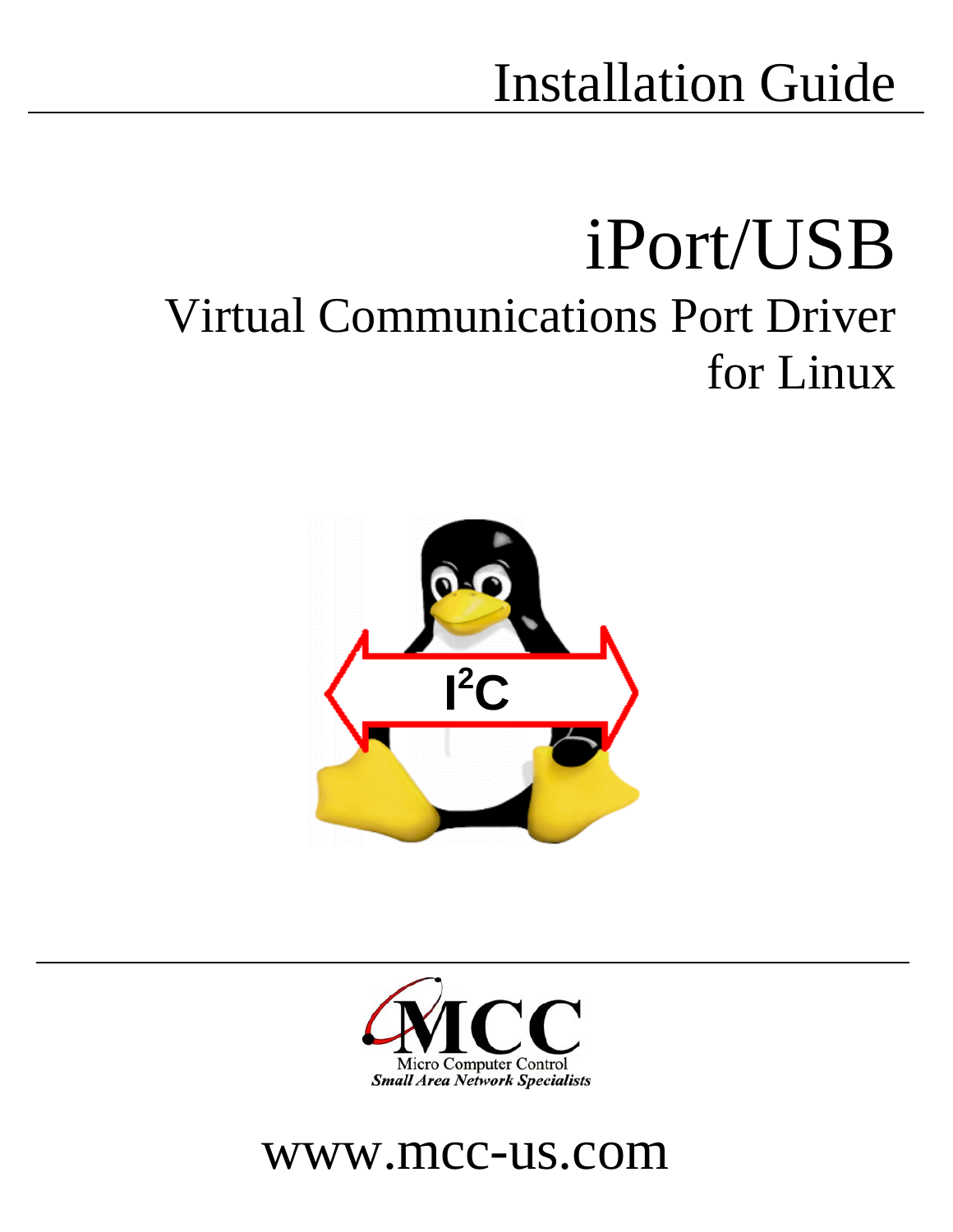## Introduction

The MCC iPort/USB Virtual Communications Port Driver for Linux provides a quick and easy way to access a variety of  $I^2C$  Bus devices from Linux (2.4). The driver is provided in several pre-compiled distribution/kernel versions for quick installation and use. Driver source is also provided. This driver is compatible with the MCC iPort/USB  $(\text{\#MIL-204})$  I<sup>2</sup>C Bus host.

This user's guide describes downloading, installation, and loading of the iPortUSB driver module for Linux.

Are you new to  $I^2C$ ? Want to know more? We suggest you review "What is  $I^2C$ ?" at www.mcc-us.com/I2CBusTechnicalOverview.pdf.

MCC products use Philips components and are licensed to use the I²C Bus.

"Purchase of Philips I²C components conveys a license under the Philips' I²C patent to use the components of the I²C system, provided the system conforms to the I²C specifications defined by Philips."

I²C is a trademark of Philips Corporation.



06-JUN-07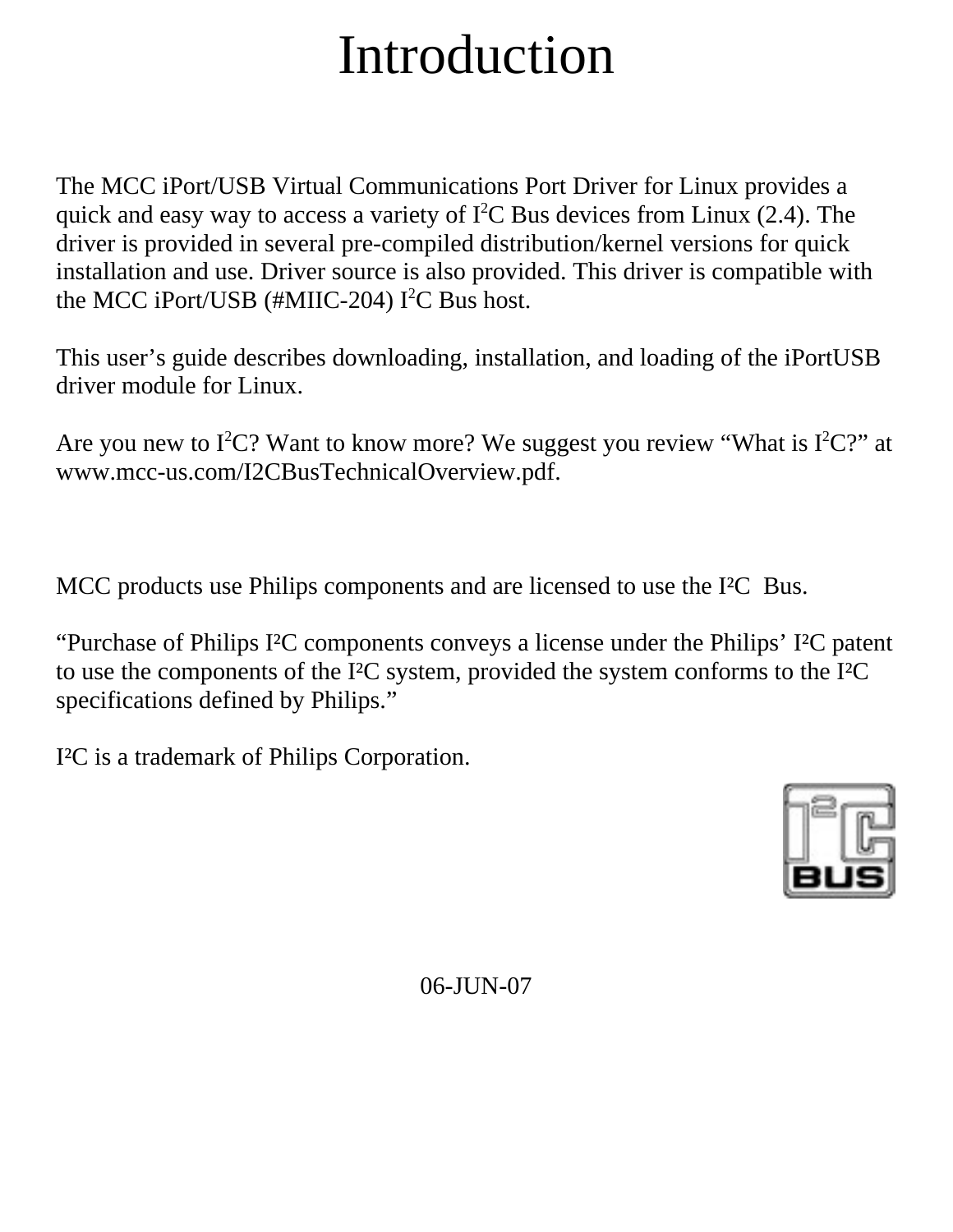Copyright© 2007 by Micro Computer Control Corporation. All rights are reserved. No part of this publication may be reproduced by any means without the prior written permission of Micro Computer Control Corporation, PO Box 275, Hopewell, New Jersey 08525 USA.

**DISCLAIMER**: Micro Computer Control Corporation makes no representations or warranties with respect to the contents hereof and specifically disclaims any implied warranties of merchantability or fitness for any particular purpose. Further, Micro Computer Control Corporation reserves the right to revise the product described in this publication and to make changes from time to time in the content hereof without the obligation to notify any person of such revisions or changes.

**WARNING - Life Support Applications**: MCC products are not designed for use in life support appliances, devices, or systems where the malfunction of the product can reasonably be expected to result in a personal injury.

**WARNING - Radio Frequency Emissions**: This equipment can radiate levels of radio frequency energy that may cause interference to communications equipment. Operation of this equipment may cause interference with radio, television, or other communications equipment. The user is responsible for correcting such interference at the expense of the user.

**WARNING - Electrostatic Discharge (ESD) Precautions**: Any damage caused by Electrostatic Discharge (ESD) through inadequate earth grounding is NOT covered under the warranty of this product. See the "Electrostatic (ESD) Precautions" section of this guide for more information.

Printed in the United States of America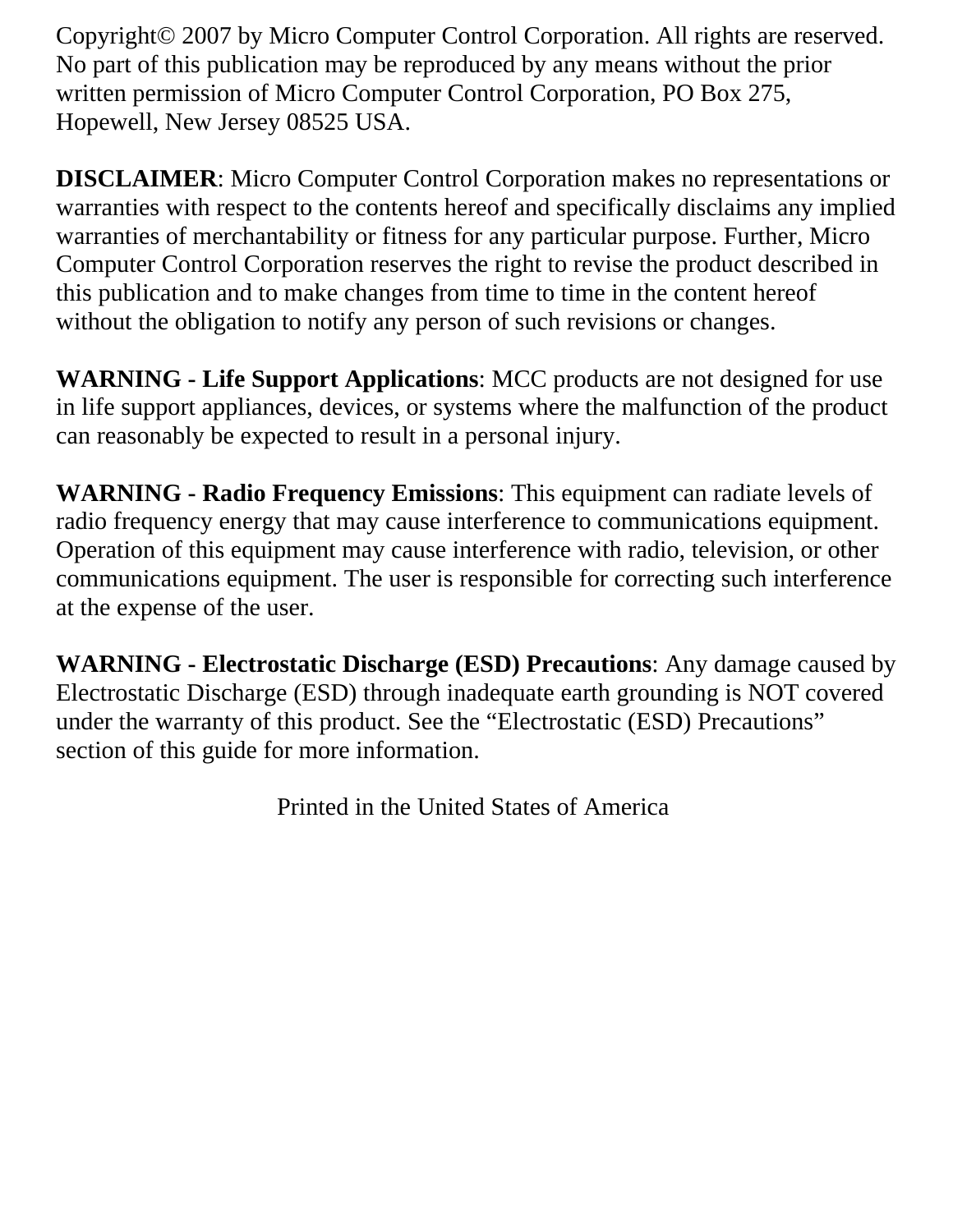#### iPortUSB Linux Driver (V1.0.0)

### 2007 Micro Computer Control Corporation www.mcc-us.com

#### WHAT THIS DOCUMENT CONTAINS

- 1. Provided Drivers
- 2. Downloading the Drivers
- 3. Unpacking Drivers
- 4. Installing Pre-Compiled Drivers
- 5. Uninstalling Drivers
- 6. What to do if your system is not supported
- 7. Using the iPortUSB

Appendix A. Compiling the iPortUSB Driver

1. Provided Drivers

------------------------

iPortUSB drivers are dependent on the Linux distribution you are running, and the kernel version installed on that distribution. MCC supports the following distributions and kernels by providing pre-compiled driver modules:

| Debian GNU/Linux 3.1 | kernel 2.4.27-2-686 and 2.4.27-3-686 |
|----------------------|--------------------------------------|
| Suse Linux 9.0       | kernel 2.4.21-303                    |
| Redhat Linux 9       | kernel 2.4.20-8                      |
| "Vanilla" kernels    | kernel $2.4.32$                      |

"Vanilla" kernels are those that have been downloaded from www.kernel.org and compiled without any customized changes by a distribution (such as Redhat or Suse). This implies that you have compiled your own kernel.

NOTE: You must have "root" privileges to install driver modules. If you do not have "root" privileges, see your system administrator.

If your system is not supported by the above pre-compiled modules, see Section 6 below.

2. Downloading the Drivers ----------------------------------

To download the drivers:

- 2.1. Visit MCC's web site (www.mcc-us.com)
- 2.2. Click on the Downloads link.
- 2.3. Click on the iPortUSB Linux driver link.
- 2.4. Click to download the iPortUSB\_driver100.tar.gz file.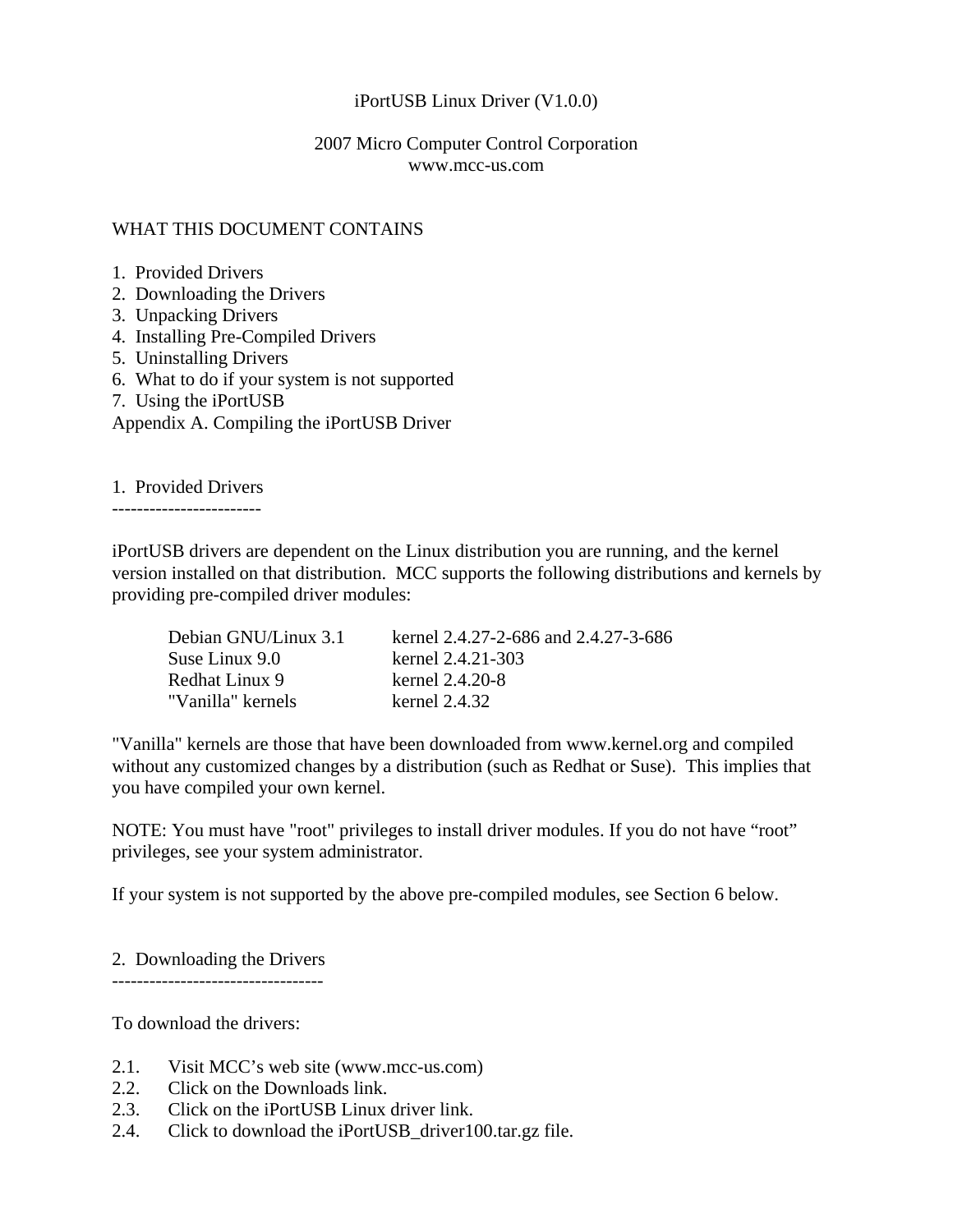#### 3. Unpacking Drivers

---------------------------

To Unpack the downloaded driver file:

- 3.1. Open a command line terminal and navigate to the downloaded file folder.
- 3.2. Unpack the downloaded file using the following command:

tar -xvvzf iPortUSB\_driver100.tar.gz

During unpacking, separate folders are created for each supported distribution and kernel version.

4. Installing Pre-Compiled Drivers

------------------------------------------

Once you determine which pre-compiled driver is best suited for your system, use a terminal window to navigate to its unpacked driver directory. Inside the driver directory will be the driver files, iPortUSB.o and usbserial.o. You must have "root" privileges to install driver modules. To install the driver, enter the follow command:

sh install

The driver can then be loaded manually by running the following commands:

 modprobe usbserial modprobe iPortUSB

If you attempt to load a module and you get an error informing you that the module is designed for a different kernel version than the one you are using, go back and select a different module.

It is also possible to configure your system such that the modules load automatically when the system starts up. To setup driver automatic loading at startup, navigate to the unpacked driver directory and running the following command:

sh make\_perm

After running this command, you should reboot your computer to allow Linux to load the driver.

#### 5. Uninstalling Drivers ----------------------------

Normally, the driver does not need to be uninstalled. If uninstalling is required, see you system administrator.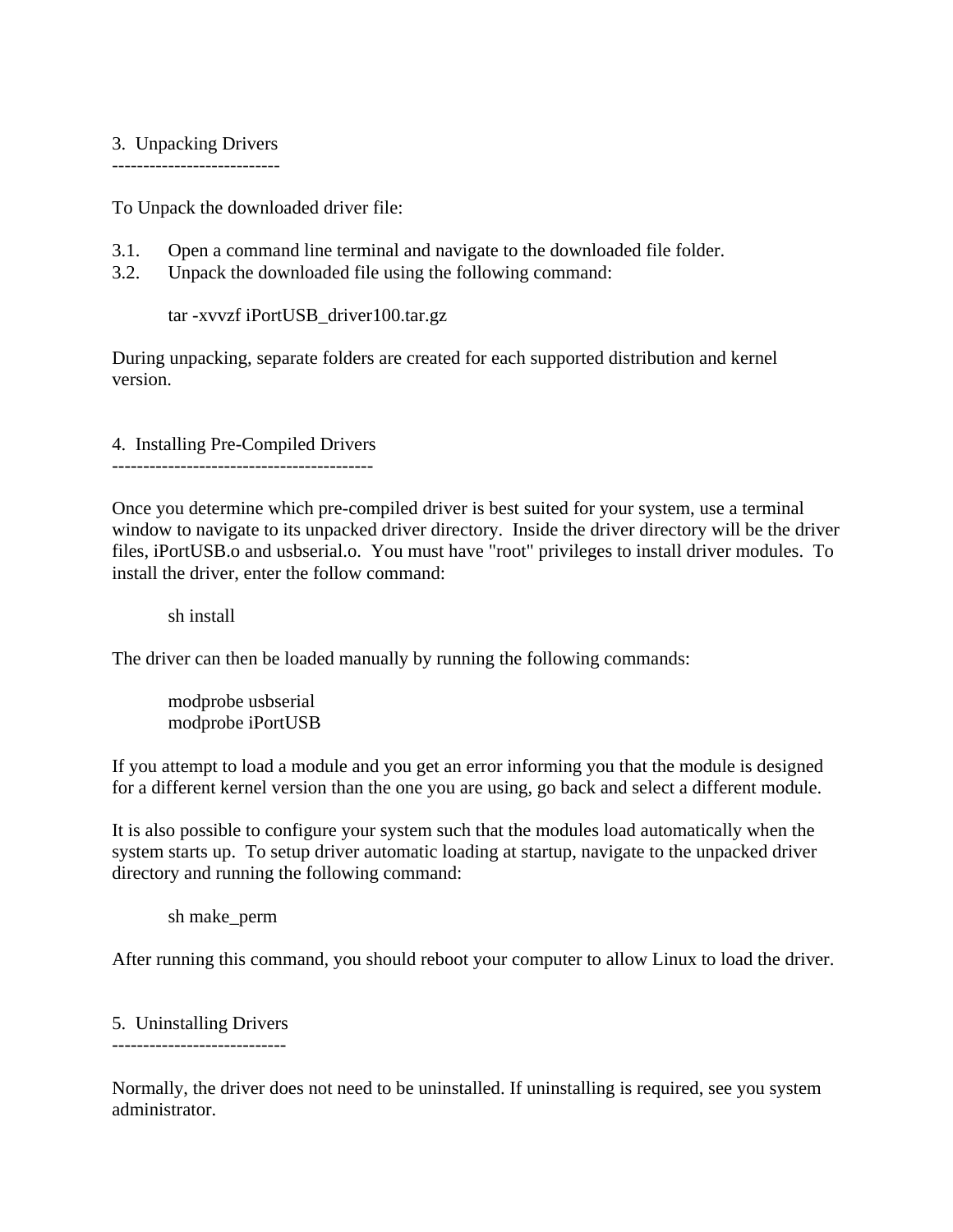6. What to do if your system is not supported

-------------------------------------------------------

If a pre-compiled driver module for your distribution and kernel is not provided, you have two options:

6.1. Install a supported kernel.

This is recommended as the modules are known to work on the systems specified. Installing a vanilla kernel is a good idea, as it can co-exist with any distribution. This option will require kernel compilation.

6.2. Compile the driver manually.

Note that the provided source code is only compliant with 2.4 series kernels. 2.6 series kernels are not supported at this time. If you wish to compile your own driver module, you must first understand that due to the myriad of possibilities of systems, COMPILING THE DRIVER MANUALLY IS NOT SUPPORTED BY MCC. If you wish to continue, navigate to the unpacked "source" directory and follow the instructions in Appendix A below.

7. Using the iPortUSB

----------------------

After installing the driver (and optionally rebooting if you chose to have it load when the system boots up), you can verify that things are working by running the following command:

dmesg | grep "MCCI USB Adapter"

You should see output such as that shown below:

usbserial.c: USB Serial support registered for MCCI USB Adapter

Now connect your iPortUSB to a USB port on the computer. Verify that the device was detected by running the following command:

dmesg | grep "MCCI USB Adapter"

You should see output such as that shown below (along with the data from the previous command):

usbserial.c: MCCI USB Adapter converter now attached to ttyUSB0

This indicates that the iPortUSB was detected, and a virtual serial port named "/dev/ttyUSB0" has been configured to access it.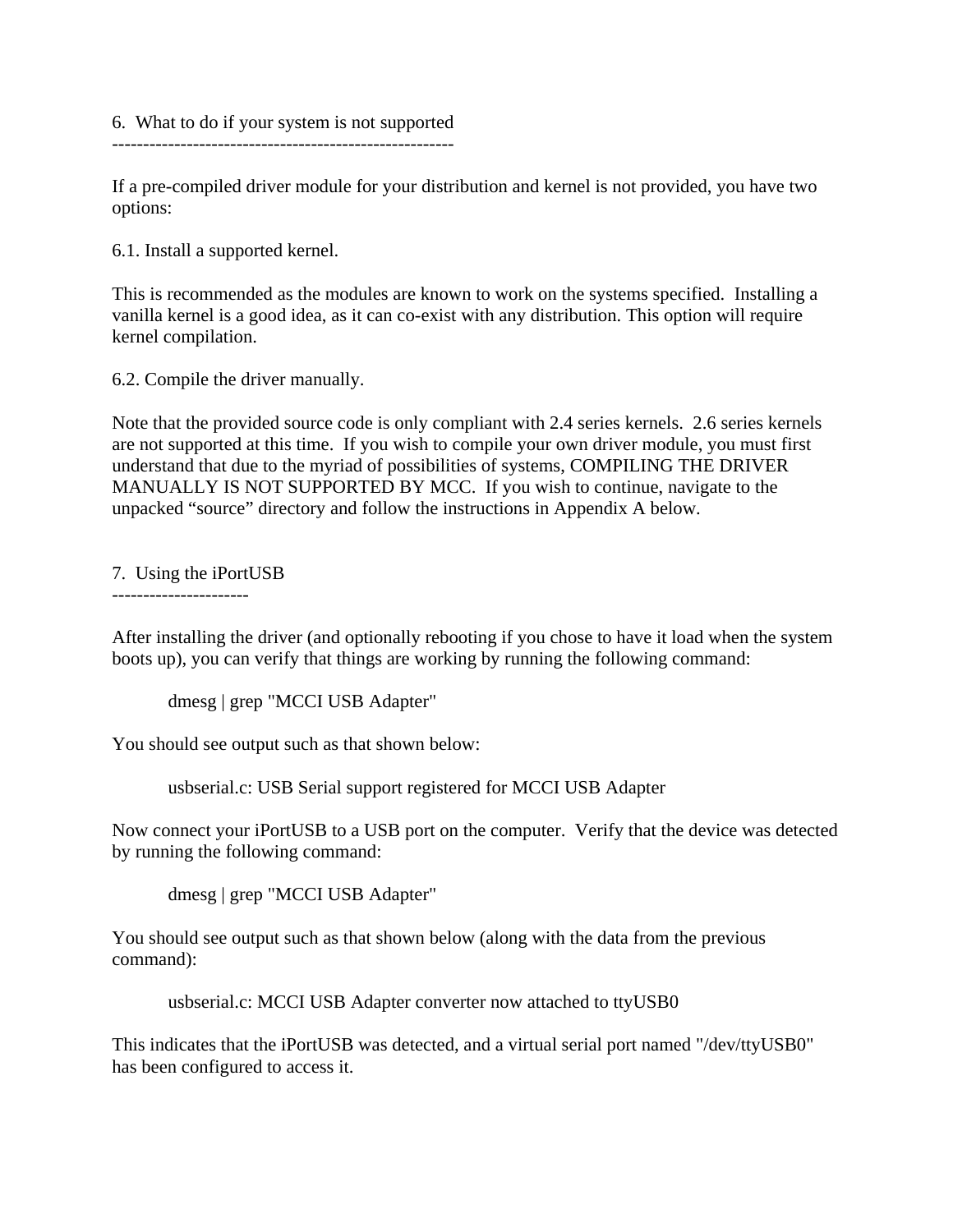Appendix A. Compiling the iPortUSB Driver

NOTE 1: Compiling the iPourUSB driver module should only be considers IF none of the pre-compiled driver modules provided my MCC are suitable for your use.

NOTE 2: MCC cannot support the compiling of the iPortUSB module. This section is provided for reference only.

NOTE 3: The provided source code is only compliant with 2.4 series kernels. 2.6 series kernels are not supported at this time.

#### A.1. Requirements

You must satisfy thee following requirements before compiling the iPortUSB driver:

#### A.1.a. Linux Kernel 2.4

To determine what kernel you are running enter the command:

"uname -r" at a terminal.

The output should look something like "2.4.27-2-386" or similar. If you are running a 2.6 series kernel (i.e. "2.6.8-2-686" or similar), you cannot use this driver.

### A.1.b. Install Kernel Header Files

Install the kernel header files (or the full kernel source, either one will do) from your Linux distributor. Make sure the version you are installing matches up with the kernel version from the previous step (it must match exactly!) You will not need to recompile the kernel, but you do need at least the headers. The files should unpack to a directory named something like "linux\_2.4.26- 8" or similar. This directory can be stored anywhere, but the usual choice is to put it in the "/usr/src" directory. Note that you will need root privileges to store files in "/usr/src".

Once the kernel header (or full source) is stored somewhere, write down the full pathname. For instance, if the kernel headers unpacked to a directory named "kernel\_2.4.12-2", and you stored it in "/home/bob/randomfiles", then the full pathname would be "/home/bob/randomfiles/kernel\_2.4.12-2". Write the pathname down! This is the "kernel include path".

### A.1.c. GCC

This driver must be compiled with gcc-3.3. To determine whether you have this program, run the command "gcc-3.3" at the terminal. If the output looks like "gcc-3.3: no input files", you have the program. If not, you cannot compile this driver.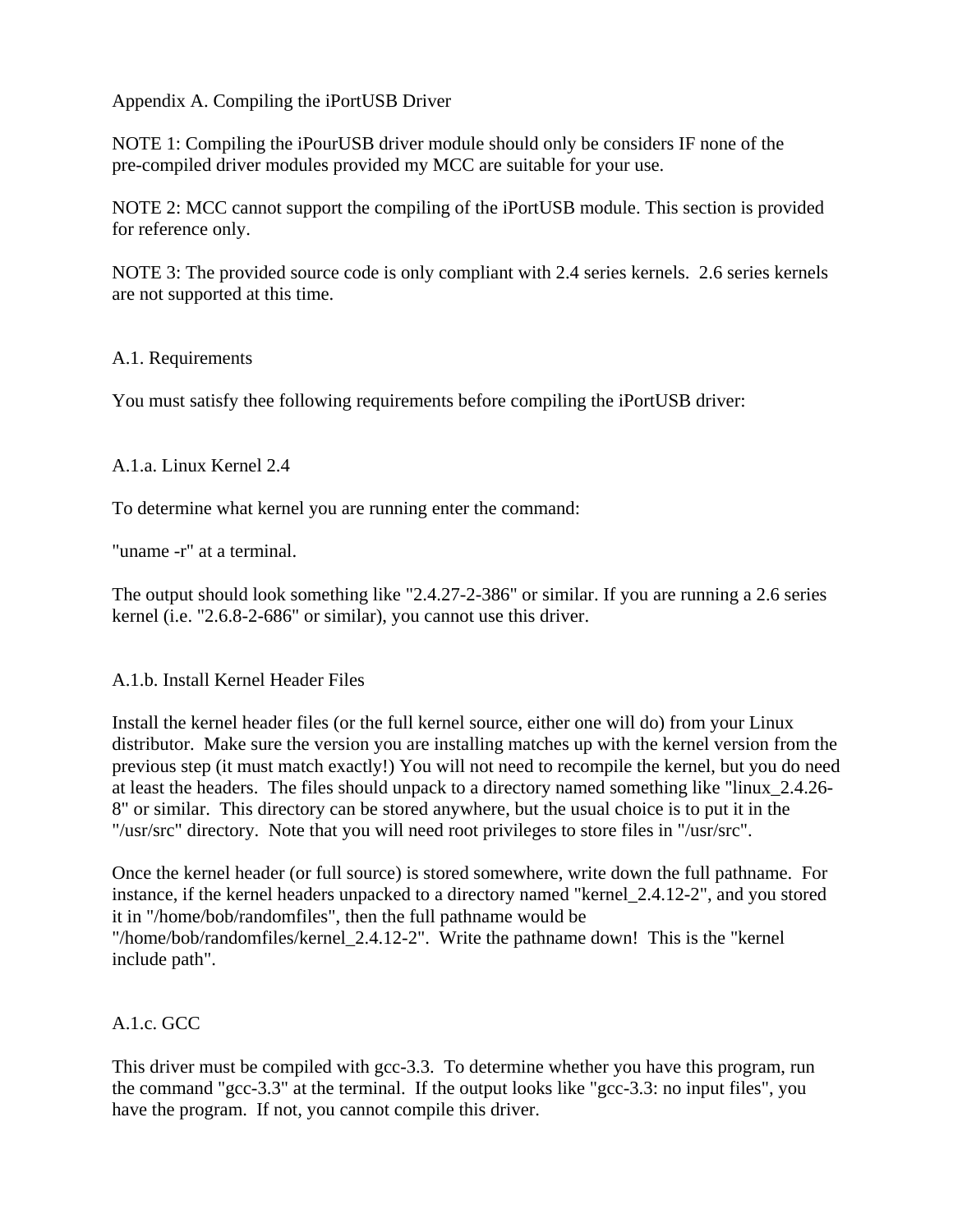### A.1.d. Read through this file completely BEFORE beginning!

### A.2. Configuration

Enter the directory that contains the source code for the driver. Open up the file entitled "Makefile", and make the following changes:

### A.2.a. MODULE\_CP2101

Set MODULE\_CP2101 equal to whatever you wish to call the completed module. There is no reason to change this, unless you wish to cross-compile several versions of the module.

#### A.2.b. MODULE\_USBSERIAL

Same as MODULE\_CP2101.

### A.2.c. FULLKERNELPATH

Set this equal to the full pathname where you stored the kernel headers (See step 1.B above).

### A.2.d. SYSTEMINCLUDEPATH

Don't change this unless you know that you need to.

### A.2.e. COMPILERINCLUDEPATH

Using a terminal or file manager, enter the "/usr/lib/gcc-lib" directory. There should only be one directory inside of this one (if there's more than one, ask whoever installed your system). Inside that directory, there should be a directory named something like "3.3.6" or similar. It must be "3.3.x", where x is some other number. Inside that directory there should be a directory named "include". This is the "COMPILERINCLUDEPATH", and the full pathname should be entered into the makefile. For example, "/usr/lib/gcc-lib/i486-linux-gnu/3.3.6/include."

#### A.3. Compilation

A.3.a. In the directory containing the driver source code, run "make clean". This removes any past compiled files and any unneeded files.

A.3.b. Run "make". This will compile both the usb serial module and the iPort module.